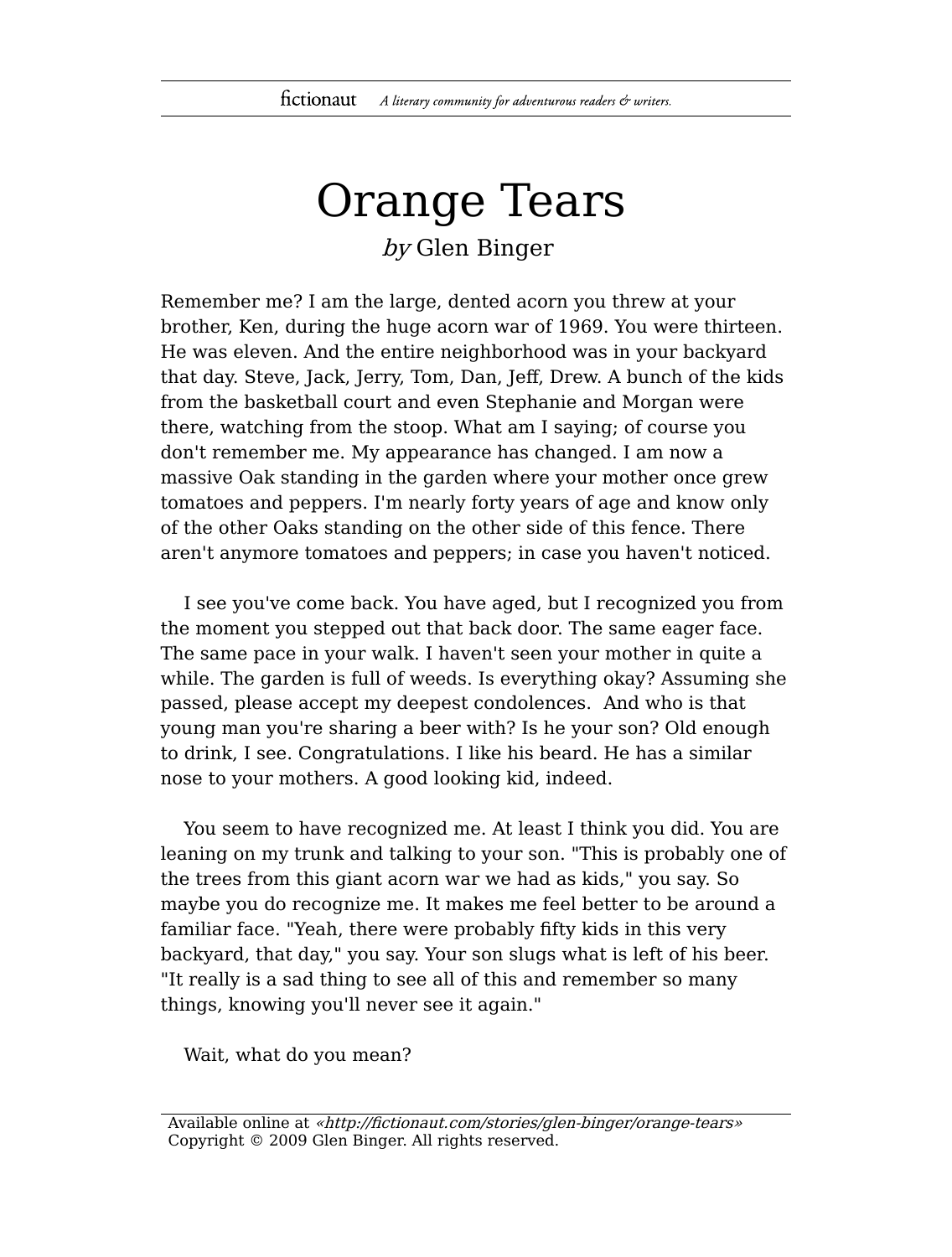"I can imagine," says your son.

He walks over to you, beneath me, and pats you on the shoulder. What is happening? Tell me, please?

You chuckle. "You know... when I was a kid I always thought this house would be in the family for centuries."

Are you selling the house? You look upset. It sounds like you're selling the house. It's okay if you are. I just want to know. Tell me, please, are you selling the house?

"I know the feeling," says your son. "I think that about our house all the time."

I begin to weld up. My leaves grow heavy.

I don't want you to sell the house. What if the new owners cut me down? I probably won't see you again if you sell it. Do you know how hard it was not seeing you for forty years?

I feel an orange tear break loose and float down. It lands softly next to your son's feet.

"Look," he says, "your upsetting the tree."

You both laugh. And it makes me sadder. You laugh and I feel sad.

Your son turns and heads back towards the stoop and the door with an empty glass bottle in his hand. You pause and turn towards me, looking up into my foliage tears yet to fall. You seem upset. I haven't seen your face in forty years. But that doesn't mean I have forgotten how you look when you're upset. You push off me and pat the bark of the area on which you were just leaning. I feel another orange tear snap loose and waft down. But before it reaches you,